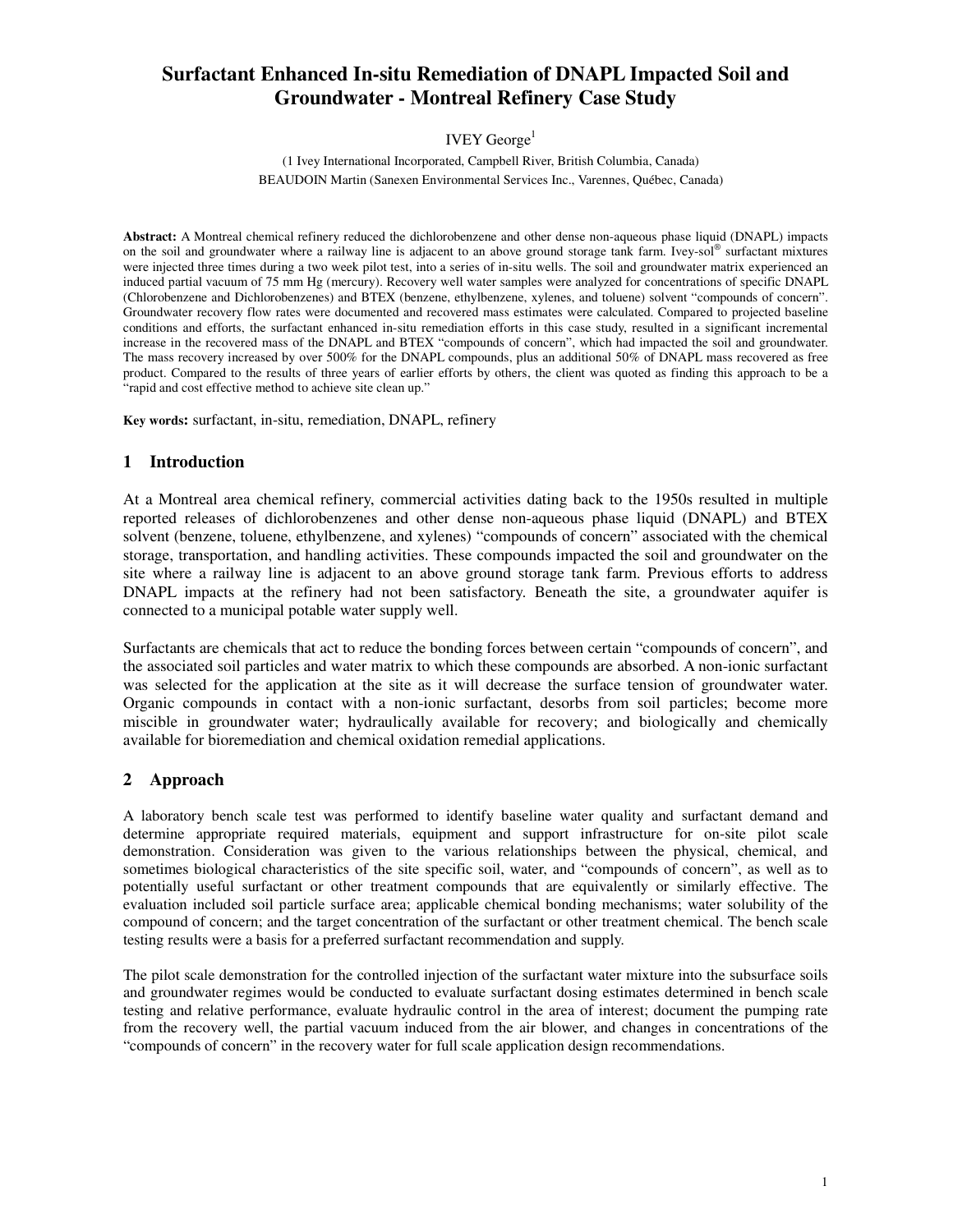## **3 Site Characterization**

In 2007, nine (9) 100 mm diameter polyvinyl chloride (PVC) wells were drilled and installed in the area of interest. Eight (8) of these wells were used for monitoring groundwater conditions. One (1) of these wells was used as a recovery well. Four of the eight monitoring wells were also used for injecting surfactant into the soil groundwater matrix. Located in the center of the injections wells is one (1) groundwater and amendment recovery well. Observations, local regulator environmental goals, and the analytical laboratory results from soil and groundwater samples taken collected for baseline characterization.

The injection wells were advanced to relative depths of 6.14 – 8.40 metres below the surface soil grade with hollow-stem auger drilling technology. The borehole logs document the physical soil conditions encountered. Geological information was characterized from this activity. From the underside of the hard surface at grade, there is a layer of crushed stone  $(0.0 - 0.6$  metres below grade). Below this is a layer of varying thickness of sand fill material with silt and gravel  $(0.6 - 1.2 / 1.8$  metres below grade). Below this is a layer of varying thickness of native silt material with sand and gravel  $(1.2 / 1.8 - 5.4 / 7.2$  metres below grade). Below this is a relatively stiff native glacial till material (5.4 / 7.2 – at least 8.4 metres below grade). Bedrock was not encountered.

Groundwater was encountered and measured (at relative elevations of 0.83 – 3.83 metres below grade). No free phase product was initially encountered.

Based on the past industrial activities, laboratory analysis was made of soil and water samples for mono-aromatic hydrocarbons, including dichlorobenzene DNAPL and BTEX solvents. During the 2007 characterization activities, twenty (20) soil and thirteen (13) water samples were analyzed. This included two (2) duplicate soil samples. The results were tabulated and compared to the local regulator's applicable environmental goals. Most soil samples had analytical results exceeding some of the regulator environmental goals. This occurred for the BTEX solvents, chlorobenzene, and the dichlorobenzenes, which then became the "compounds of concern" for this case study.

Estimates of groundwater flow rate (2 litres / minute) and hydraulic conductivity  $(3.2x10^{-3}$  cm/s over the initial 110 minutes, and  $1.9x10^{-5}$  cm/s after 110 minutes) were calculated from a short-term pump test. The more rapid hydraulic conductivity was considered to be associated with a more porous sand and gravel portion of the soil matrix. The lower hydraulic conductivity is considered to be representative of the native glacial till material.

The field equipment included a Redi-Flo 2 pump by Grunfos, water level data loggers in the recovery well and injection well IW-4, and an interface probe to measure relative water elevations in other wells under dynamic pumping conditions.

## **4 Surfactant Enhanced Remediation Pilot Test**

An in-situ surfactant injection pilot test was conducted to test the feasibility and practicality of a surfactant enhanced remediation of soil and groundwater at this site. The pilot test results regarding both the mass of recovered "compounds of concern", and the equipment, material, and financial resources used, would influence the conclusions and recommendations about applying this approach on a larger scale, and on a more sustained level of effort.

The surfactant-water mixture was gravity fed into each injection well. Groundwater – amendment mixtures were pumped from the recovery well, located in the center of the monitoring and injection wells as shown in Figure 1 below. Observations, relative groundwater elevations, pumping rates, and analytical laboratory results from samples of the recovered fluid were documented.

Figure 1 presents the relative locations of the injection wells with respect to the central recovery well where the groundwater pumping occurred.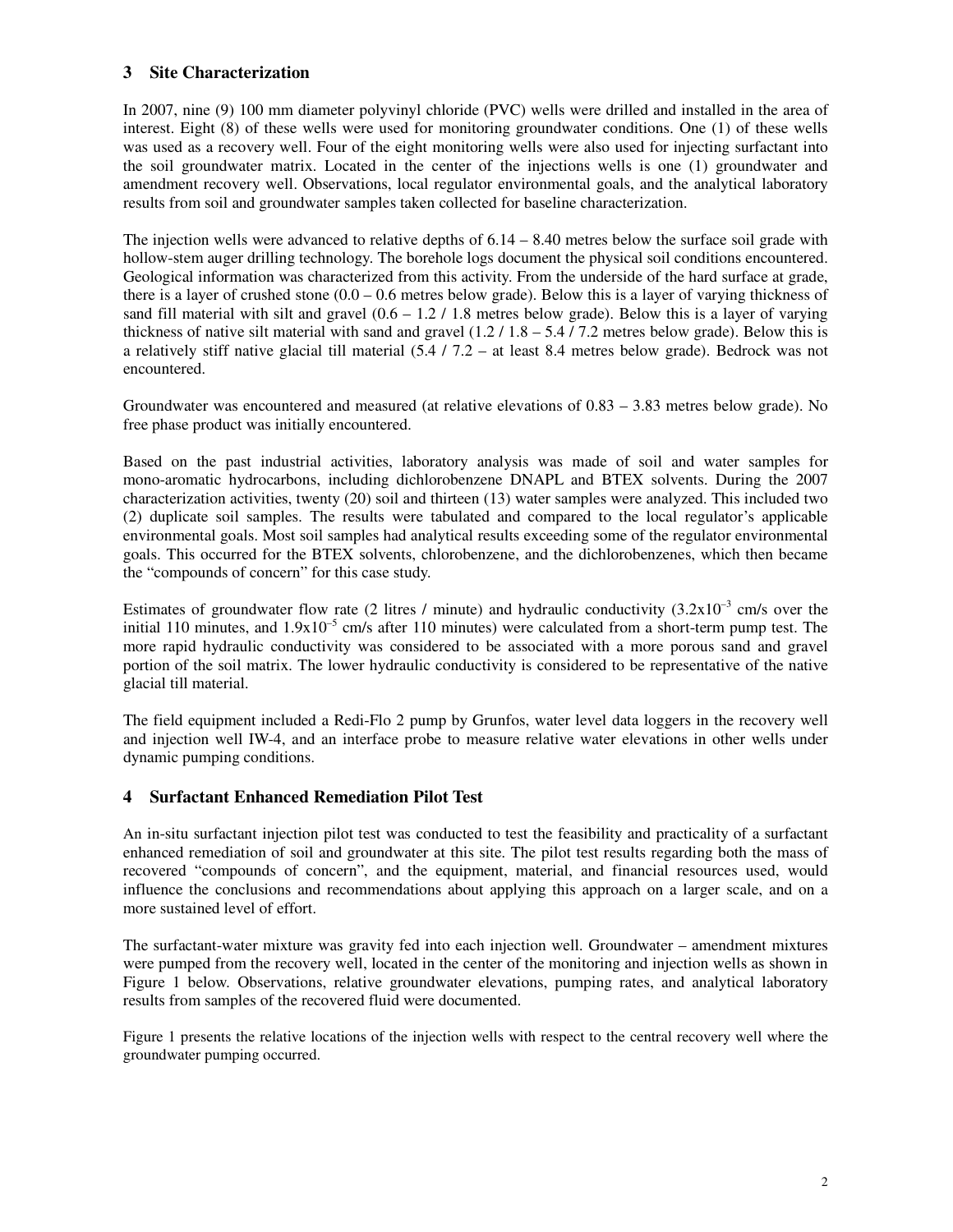

**Fig. 1 Relative Recovery and Injection Well Locations Within Pilot Application Area**

## **Field Demonstration Pilot Test Activities**

An on-site field demonstration pilot test consisting of three injection events was conducted to test the anticipated effectiveness of the surfactant enhanced remediation process for mobilization and capture of the "Compound of Concern" mass. Each of the three gravity injections consisted of 40 litres of an Ivey-sol<sup>®</sup> mixture and 100 litres of fresh water. Mixture #1 was used for the first (September 12) and third (September 17) injection events. Mixture #2 was used for the second (September 14) injection event.

Each injection event was performed by gravity feed of surfactant-water mixture in each injection well followed by recovery of groundwater and surfactant-water mixture. The extracted fluid mixture from the recovery well was transferred to a 1,000 litre storage container, and was appropriately treated to meet local and regulatory discharge requirements. Samples were collected for verification prior to being discharged.

The following is a description of the general injection and recovery procedures.

- 1. The "baseline conditions" reflect the pre-pilot test sampling results prior to surfactant injection. Relative groundwater elevation measurements, and tests for the potential presence of free phase product, were recorded before, during, and after the injection and recovery portions of the pilot test.
- 2. Temporary extensions were made to each injection well, so that surfactant water mixtures poured into them would have an increased hydraulic head for gravity injection.
- 3. Mix ratios of 40 litres Ivey-sol<sup>®</sup> surfactants with 100 litres of fresh water.
- 4. Gravity feed surfactant-water mixture into the injection wells.
- 5. Monitor rising head from gravity feed injection until static water level reached.
- 6. Start groundwater and surfactant-water mixture recovery from the recovery well. Information in the Figure 3 table shows the varying pumping rate. Collect samples of pumped water and evaluate them visually and chemically for the presence of surfactant. Send samples to the laboratory for chemical analysis.
- 7. Estimate the volumes of fluids pumped from the recovery well.

The samples collected during the test were taken before the injection and at three times during the day of each injection event at approximately 7:30 AM, 12:00 PM, and 5:00 PM.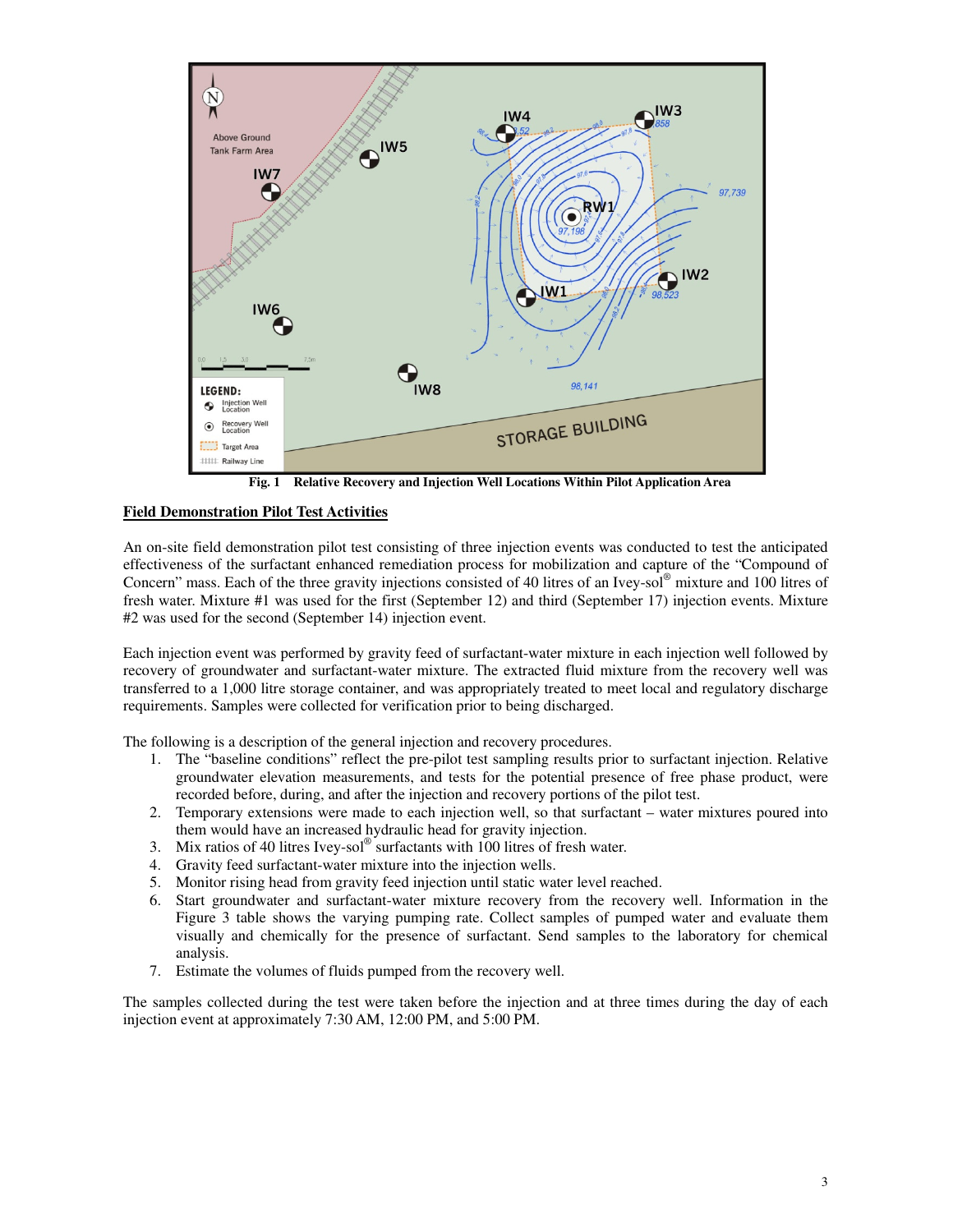#### **Pilot Test Results**

Figure 2 presents the changes in the cumulative dichlorobenzene concentrations in recovery well water samples during the pilot test. The Figure 3 table presents a summary of the analytical recovery well sample concentration results for the individual "compounds of concern".



**Fig. 2 Cumulative Dichlorobenzene (DCB) Concentrations from Recovery Well**

Water samples were collected of the surfactant – water – "compounds of concern" mixture that was pumped from the recovery well. The samples were taken before the injection and at three times during the day of each injection at approximately 7:30 AM, 12:00 PM, and 5:00 PM. Twenty-one (21) water samples were collected from the recovery well and analyzed for contaminants of concern. The laboratory methods, certificates, and results are documented for future reference. A tabulated summary was made of the water fluid sample concentration results of the "compounds of concern," and of the cumulative total mass being recovered. Excerpts are presented in the Figure 3 table. The same table also presents the varying recovery well pumping rates (L/min).

For comparison purposes below, the "baseline conditions" (i.e. 11/09/2007 15:15 sample results at a flow rate of 2.4 L /min) are those from before the surfactant has been injected (12/09/2007 7:30). "Baseline conditions" were documented for the groundwater conditions encountered, sampled, and analyzed

Calculated estimates were made from the pilot test of the recovered mass of the "compounds of concern." This was based on multiplying the applicable laboratory sample concentration result ( $\mu$ g/L) by the representative recovery well flow rate (L/min) associated with the time interval (minutes) for which the laboratory sample result is considered to be representative.

The recovered cumulative mass of the "compounds of concern" when the surfactant is applied is 2.29 kg. The third surfactant injection contributed the largest portion of mass to this cumulative total.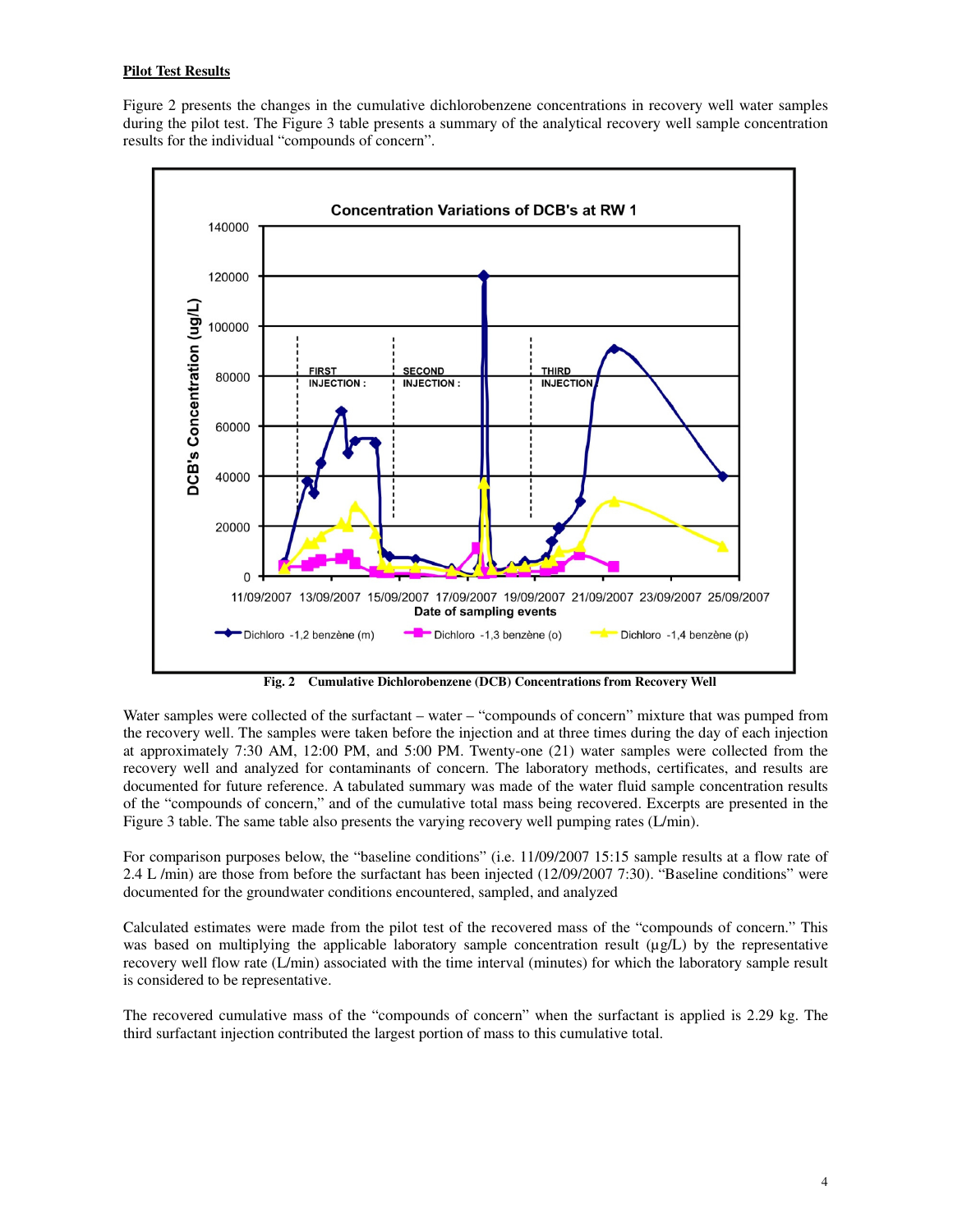|                                                             | "Compounds of Concern": Mono-aromatic Hydrocarbons (ug/L) |                      |                          |                          |                          |              |         |                 |                                                                   |                                    |
|-------------------------------------------------------------|-----------------------------------------------------------|----------------------|--------------------------|--------------------------|--------------------------|--------------|---------|-----------------|-------------------------------------------------------------------|------------------------------------|
| Date and Time of<br><b>Recovery Well</b><br><b>Sample</b>   | <b>Benzene</b>                                            | Chlorobenzene (mono) | Dichloro-1,2 benzene (m) | Dichloro-1,3 benzene (o) | Dichloro-1,4 benzene (p) | Ethylbenzene | Toluene | Xylenes (o,m,p) | dichloro-benzene concentrations<br><b>Cumulative Summation of</b> | Recovery Well Pumping Rate (L/min) |
| Concentration<br>Goal (ug / Litre)<br>of Regulator          | 590                                                       | <u>130</u>           | 70                       | 15,000                   | <u>110</u>               | 420          | 580     | 820             |                                                                   |                                    |
| Laboratory Reporting<br>Limit (ug / Litre)                  | 5                                                         | 80                   | 200                      |                          | 5                        | 2.4          | 24      | 300             |                                                                   |                                    |
| Baseline Conditions at Time = 0, prior to Injection Event 1 |                                                           |                      |                          |                          |                          |              |         |                 |                                                                   |                                    |
| 11/09/2007 15:15                                            | 150                                                       | 1,900                | 5,500                    | 1,000                    | 3,000                    | 100          | 360     | 310             | 9,500                                                             | 2.4                                |
| Injection Event 1 (Surfactant Mixture 1)                    |                                                           |                      |                          |                          |                          |              |         |                 |                                                                   |                                    |
| 12/09/2007 7:30                                             | 220                                                       | 3,000                | 38,000                   | 3,900                    | 13,000                   | 120          | 2,600   | 260             | 54,900                                                            | 2.40                               |
| 12/09/2007 12:00                                            | 230                                                       | 3,200                | 33,000                   | 4,100                    | 13,000                   | 120          | 2,600   | 280             | 50,100                                                            | 2.40                               |
| 12/09/2007 17:00                                            | 220                                                       | 3,100                | 45,000                   | 5,100                    | 16,000                   | 120          | 2,700   | 290             | 66,100                                                            | 2.40                               |
| 13/09/2007 7:30                                             | < 400                                                     | 3,100                | 66,000                   | 6,200                    | 21,000                   | < 200        | 2,700   | < 800           | 93,200                                                            | 1.25                               |
| 13/09/2007 12:00                                            | 220                                                       | 3,000                | 49,000                   | 6,900                    | 20,000                   | 120          | 2,400   | 500             | 75,900                                                            | 1.25                               |
| 13/09/2007 17:00                                            | 230                                                       | 3,300                | 54,000                   | 8,500                    | 28,000                   | 130          | 2,600   | 570             | 90,500                                                            | 1.25                               |
| Injection Event 2 (Surfactant Mixture 2)                    |                                                           |                      |                          |                          |                          |              |         |                 |                                                                   |                                    |
| 14/09/2007 7:30                                             | < 80                                                      | 2,400                | 53,000                   | 5,000                    | 17,000                   | < 200        | 1,700   | < 800           | 75,000                                                            | 1.25                               |
| 14/09/2007 12:00                                            | 110                                                       | 1,900                | 9,600                    | 1,500                    | 4,800                    | 100          | 520     | 380             | 15,900                                                            | 1.25                               |
| 14/09/2007 17:00                                            | 130                                                       | 2,300                | 7,900                    | 1,300                    | 3,600                    | 120          | 520     | 280             | 12,800                                                            | 1.25                               |
| 15/09/2007 11:40                                            | 84                                                        | 1,400                | 6,900                    | 1,200                    | 3,600                    | 58           | 350     | 260             | 11,700                                                            | 0.80                               |
| 16/09/2007 13:00                                            | 84                                                        | 1,400                | 3,300                    | 820                      | 2,300                    | 61           | 100     | 230             | 6,420                                                             | 2.00                               |
| 17/09/2007 7:30                                             | 110                                                       | 1,800                | 3,100                    | 780                      | 2,200                    | 93           | 79      | 310             | 6,080                                                             | 2.60                               |
| 17/09/2007 12:00                                            | < 40                                                      |                      | 4,800 120,000            |                          | 11,000 37,000            | < 20         | 3,500   | < 80            | 168,000                                                           | 2.60                               |
| 17/09/2007 17:00                                            | 130                                                       | 2,100                | 4,700                    | 960                      | 2,800                    | 140          | 140     | 520             | 8,460                                                             | 2.60                               |
| 18/09/2007 7:30                                             | 170                                                       | 2,800                | 4,100                    | 1,200                    | 3,400                    | 150          | 190     | 400             | 8,700                                                             | 0.00                               |
| 18/09/2007 17:00                                            | 170                                                       | 3,100                | 5,400                    | 1,500                    | 3,900                    | 220          | 310     | 570             | 10,800                                                            | 0.00                               |
| Injection Event 3 (Surfactant Mixture 1)                    |                                                           |                      |                          |                          |                          |              |         |                 |                                                                   |                                    |
| 19/09/2007 7:30                                             | 340                                                       | 4,600                | 7,500                    | 1,700                    | 5,600                    | 300          | 1,100   | 780             | 14,800                                                            | 2.72                               |
| 19/09/2007 12:00                                            | 170                                                       | 4,100                | 14,000                   | 2,000                    | 6,500                    | 250          | 860     | 500             | 22,500                                                            | 2.72                               |
| 19/09/2007 17:00                                            | 360                                                       | 5,200                | 19,000                   | 3,000                    | 9,800                    | 320          | 2,400   | 1,000           | 31,800                                                            | 2.72                               |
| 20/09/2007 7:30                                             | 190                                                       | 2,800                | 30,000                   | 3,500                    | 12,000                   | 120          | 2,100   | 330             | 45,500                                                            | 2.72                               |
| 21/09/2007 7:30                                             | < 400                                                     | 3,800                | 91,000                   | 8,600                    | 30,000                   | < 200        | 3,400   | < 800           | 129,600                                                           | 2.72                               |
| 24/09/2007 12:00                                            | < 400                                                     | 2,900                | 40,000                   | 3,600                    | 12,000                   | < 200        | 3,900   | < 800           | 55,600                                                            | 0.00                               |

**Fig. 3 Analytical Recovery Well Sample Concentration Results for the "compounds of concern"** 

## **Injection Event One (September 12, 2007)**

Calculated estimates of the mass recovery of the "compounds of concern" are based on a pumping rate from the recovery well of 2.4 L/min from 12/09/2007 7:30 to 13/09/2007 7:30; and 1.25 L/min from 13/09/2007 7:30 to 14/09/2007 7:30.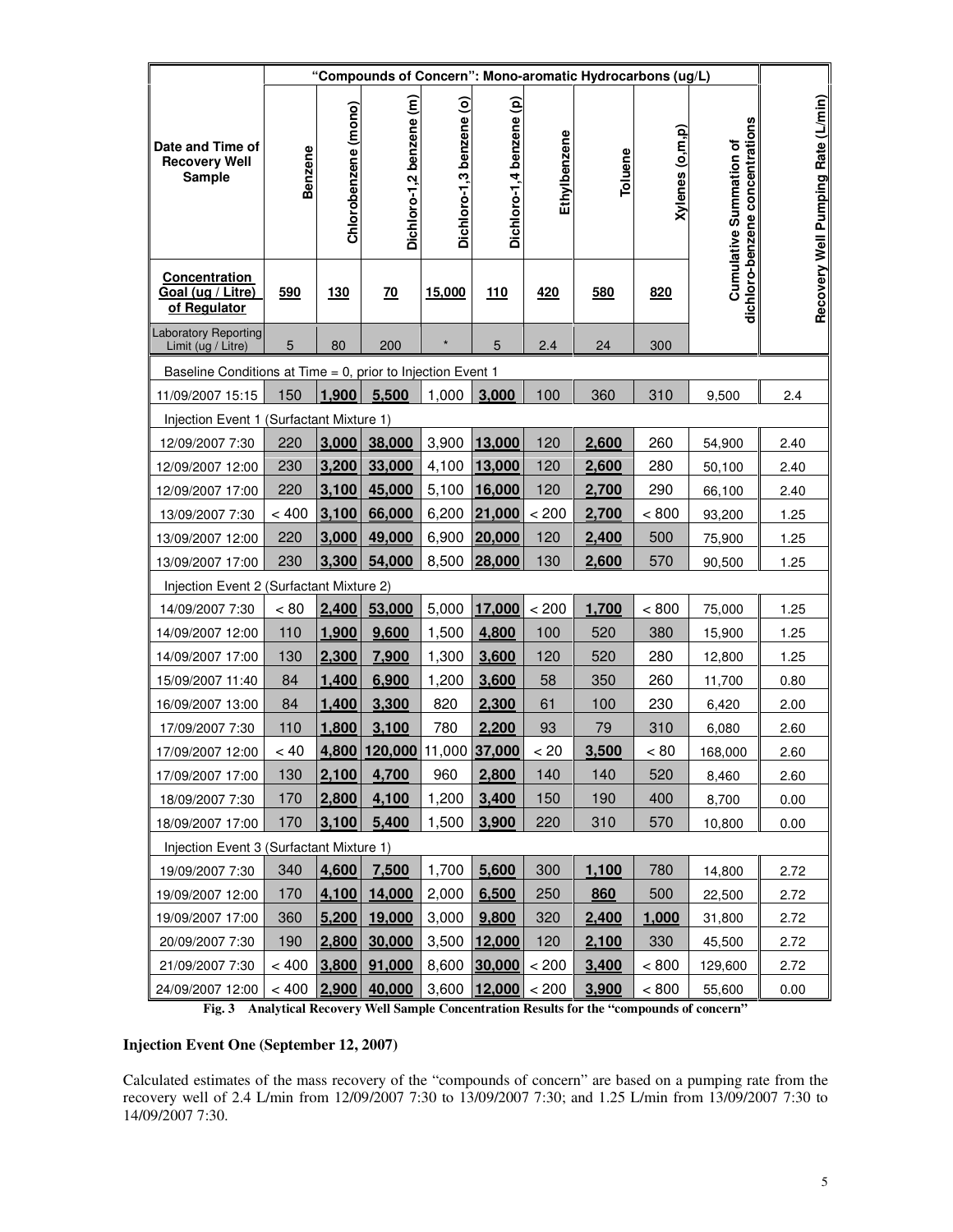Calculated estimates of mass recovery of the "compounds of concern" are based on a cumulative pumping volume of approximately 5,256 litres (1.825 L/min x 60 minutes / hour x 48 hours).

Dichlorobenzene concentrations increased in the recovery well samples, peaked at 980% over "baseline conditions" (i.e. 93,200 / 9,500 x 100%) in the 13/09/2007 7:30 sample.

The cumulative "compounds of concern" mass concentration recovery rate increased by about 560% over "baseline conditions" (7.65 / 1.37 x 100%). This is based on a 367 g recovery of dichlorobenzene DNAPL over 48 hours of pumping at a weighted average rate of 1.825 L/min.

For 1,2- and 1,4-dichloronbenzene, the 74 – 145 mg/L resulting recovered concentration range also corresponds to between 45%-83% of the compounds water solubility limit. For 1,3-dichlorobenzene, the recovered concentration was in the range to  $6 - 7\%$  of the solubility limit. When solubility limits are exceeded, free product may exist, and this influences the choice of surfactant, the remediation infrastructure selection, and the associated operations.

The cumulative mass concentration increased, peaked, and then decreased after the injection.

#### **Injection Event Two (September 14, 2007)**

Calculated estimates of the mass recovery of the "compounds of concern" are based on a pumping rate from the recovery well of 1.25 L/min from 14/09/2007 7:30 to 15/09/2007 11:40; 0.8 L/min from 15/09/2007 11:40 to 16/09/2007 13:00; 2.0 L/min from 16/09/2007 13:00 to 17/09/2007 7:30; 2.6 L/min from 17/09/2007 7:30 to 18/09/2007 7:30; and 0 L/min from 18/09/2007 7:30 to 19/09/2007 7:30.

Calculated estimates of mass recovery of the "compounds of concern" are based on a cumulative pumping volume of approximately 9,000 litres (1.57 L/min x 60 minutes / hour x 96 hours).

Dichlorobenzene concentrations in the recovery well samples, peaked at 1,768% over "baseline conditions" (i.e. 168,000 / 9,500 x 100%) in the 17/09/2007 12:00 sample.

The cumulative "compounds of concern" mass concentration recovery rate increased by about 175% over "baseline conditions" (2.40 / 1.37 x 100%). This is based on a 232 g recovery of dichlorobenzene DNAPL over 96 hours of pumping at a weighted average rate of 1.57 L/min.

Starting on September 14, 2007, a second tube leaving the well head of the recovery well, was connected to an air blower that was inducing a partial vacuum on the soil – groundwater matrix. At the recovery well head, the gauge indicated that a partial vacuum existed of approximately 75 mm Hg. After inducing the partial vacuum, there was an increase the groundwater elevation, but also the flow rate of the groundwater and fluid recovered. However, aside from a spiked concentration event, the recovery rate of the mass of the "compounds of concern", dropped. After the third injection, and highest pumping rate, the mass recovery rate increased again. This is consistent with the information presented in Figure 2 and the Figure 3 table.

The relatively flat, middle portion corresponds with the combined influence of second injection event, the injection surfactant mixture #2, the induced vacuum, and the associated increase in groundwater elevation under dynamic conditions.

An exceptional spike in concentration results is graphically presented in Figure 2, and also presented in the Figure 3 table. A comparison of the combined "spiked" 1,2-dichlorobenzene concentration results (120 mg/L at laboratory temperature), and the solubility in water limit (140 mg/L at 25  $^{\circ}$ C) suggests that some free product may have existed in the sample that was analyzed.

#### **Injection Event Three (September 19, 2007)**

Calculated estimates of the mass recovery of the "compounds of concern" are based on a pumping rate from the recovery well of 2.72 L/min from 19/09/2007 7:30 to 21/09/2007 7:30; and 0 L/min from 21/09/2007 7:30 to 24/09/2007 12:00.

Calculated estimates of mass recovery of the "compounds of concern" are based on a cumulative pumping volume of approximately 20,000 litres (2.7 L/min x 60 minutes / hour x 124.5 hours).

Dichlorobenzene concentrations in the recovery well samples, peaked at 1,360% over "baseline conditions" (i.e. 129,600 / 9,500 x 100%) in the 21/09/2007 7:30 sample.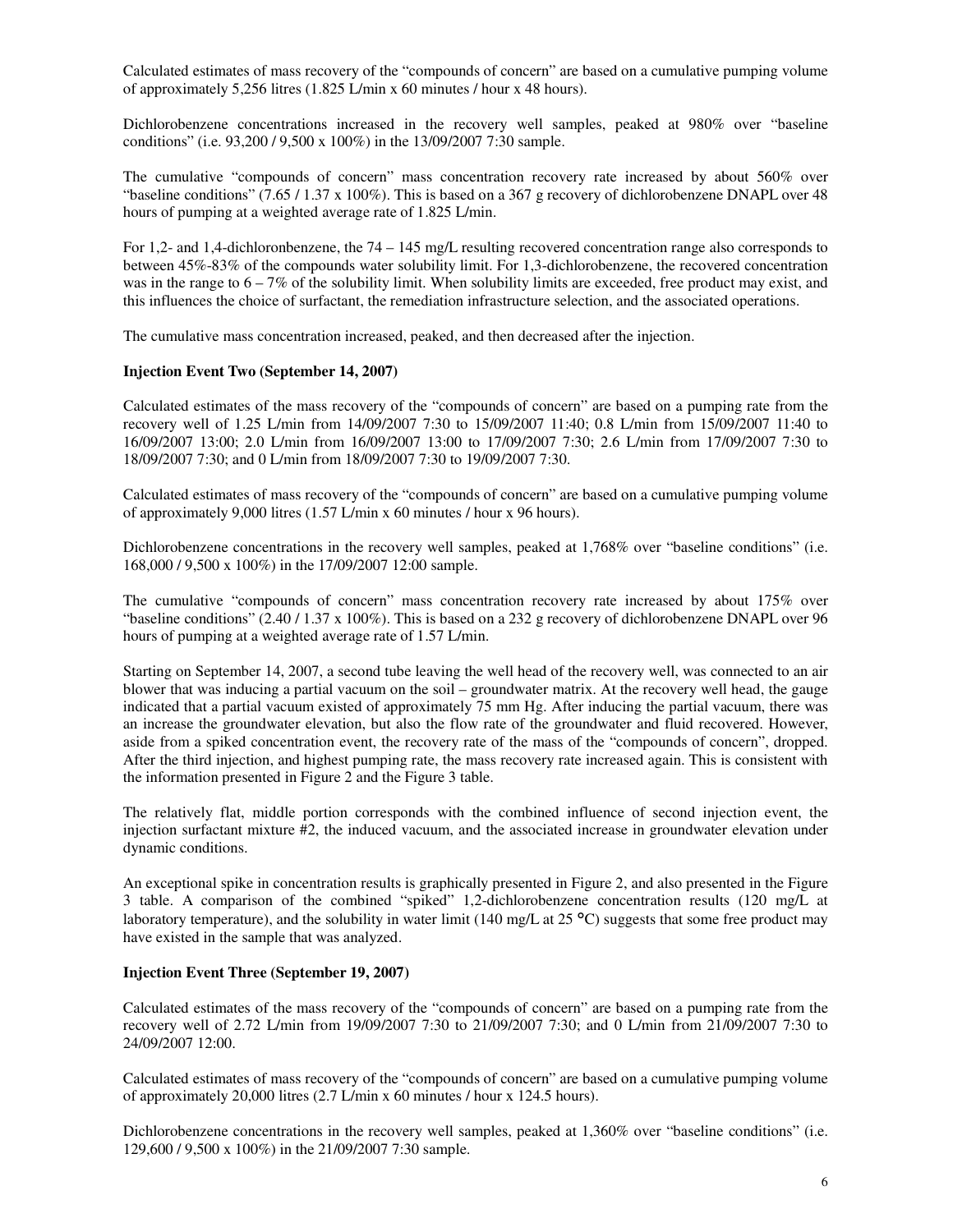The cumulative "compounds of concern" mass concentration recovery rate increased by about 1,100% over "baseline conditions" (15.3 / 1.37 x 100%). This is based on a 1901 g recovery of dichlorobenzene DNAPL over 124.5 hours of pumping at a weighted average rate of 2.7 L/min.

The cumulative mass concentration increased, peaked, and then decreased after the injection. Injection Event 3 is associated with the highest flow rate (2.7 L/min), sustained over a longer time period (about 5 days). These characteristics, combined with a recovery mass concentration similar to the after the first injection, resulted in a greater area under the Figure 2 curve, and a greater total mass of recovered "compounds of concern".

## Lessons Learned

Some unintended mixing of near free phase hydrocarbon in the recovered water fluid occurred (i.e. the Injection Event 2 spiked sample results), which may have been associated with the turbulent fluid flow from the impellor action of the pump used, as opposed to the use of another type of pump, which may have better maintained a laminar flow. Alternatively, the combination of a relatively low flow rate and a large temporary holding storage tank retention time would also encourage a low, laminar flow rate.

The Figure 3 table pumping rate values demonstrate that the pump equipment used did not operate all of the time. This experience influences the equipment selection decision making on a larger full-scale application.

## Discussion

The relative groundwater elevation measurements, under pumping conditions, demonstrated the presence of a hydraulic flow gradient and hydraulic zone of influence between the recovery well and the injection wells. The observed surfactant foam in the recovery well demonstrated the presence of a hydraulic capture zone between the recovery well and injection well. The distances from the injection wells to the recovery well ranged from approximately  $4 - 5$  metres.

On September 14, 2007, a partial vacuum (75 mm Hg at the air blower) was induced in the in-situ soil groundwater conditions as Injection Event 2 began. Under the relatively low flow site conditions, the groundwater elevation under dynamic pumping conditions rose to similar elevations as under static conditions. The recovery well water pumping rate increased from 1.25 to  $2.6 - 2.7$  L/min.

Injection event 3 had the greatest mass recovery, when the sustained vacuum assisted pump flow rate was the greatest, and surfactant mixture #1 was being applied.

## **5 Conclusions and Recommendations**

"Compounds of Concern" identified in Figure 3 of this case study, exceeded the applicable environmental goals of the local regulator. The values for individual "compounds of concern" were sometimes more and sometimes less than these cumulative average values. Continuing the pilot test would have continued the recovery of "Compound of Concern" mass. Some of the individual compound concentrations at the end of the pilot test were greater than the corresponding ones at the beginning of the pilot test.

Compared to projected baseline conditions and efforts, the surfactant enhanced in-situ remediation efforts in this case study, resulted in a significant incremental increase in the recovered mass of the DNAPL and BTEX "compounds of concern", which had impacted the soil and groundwater at this Montreal area chemical refinery.

Compared to "baseline conditions" the incremental increase in the recovered mass of the DNAPL "compounds of concern" from the recovery well water, with the surfactant enhanced approach demonstrated in the pilot test, is approximately 550%. This is based on the ratio of the mass recovery flux rates  $(7.6 \text{ g})$  hour with surfactant versus 1.37 g / hour without surfactant). This does not include or account for the recovered 1.3 kg mass of free phase DNAPL product that was recovered on September 11, 2007.

Compared to "baseline conditions" the incremental increase in the recovered mass of the DNAPL "compounds of concern" from the free phase product and recovery well water, with the surfactant enhanced approach demonstrated in the pilot test is  $3 \text{ kg} (= 2.1 + 1.3 - 0.37)$ .